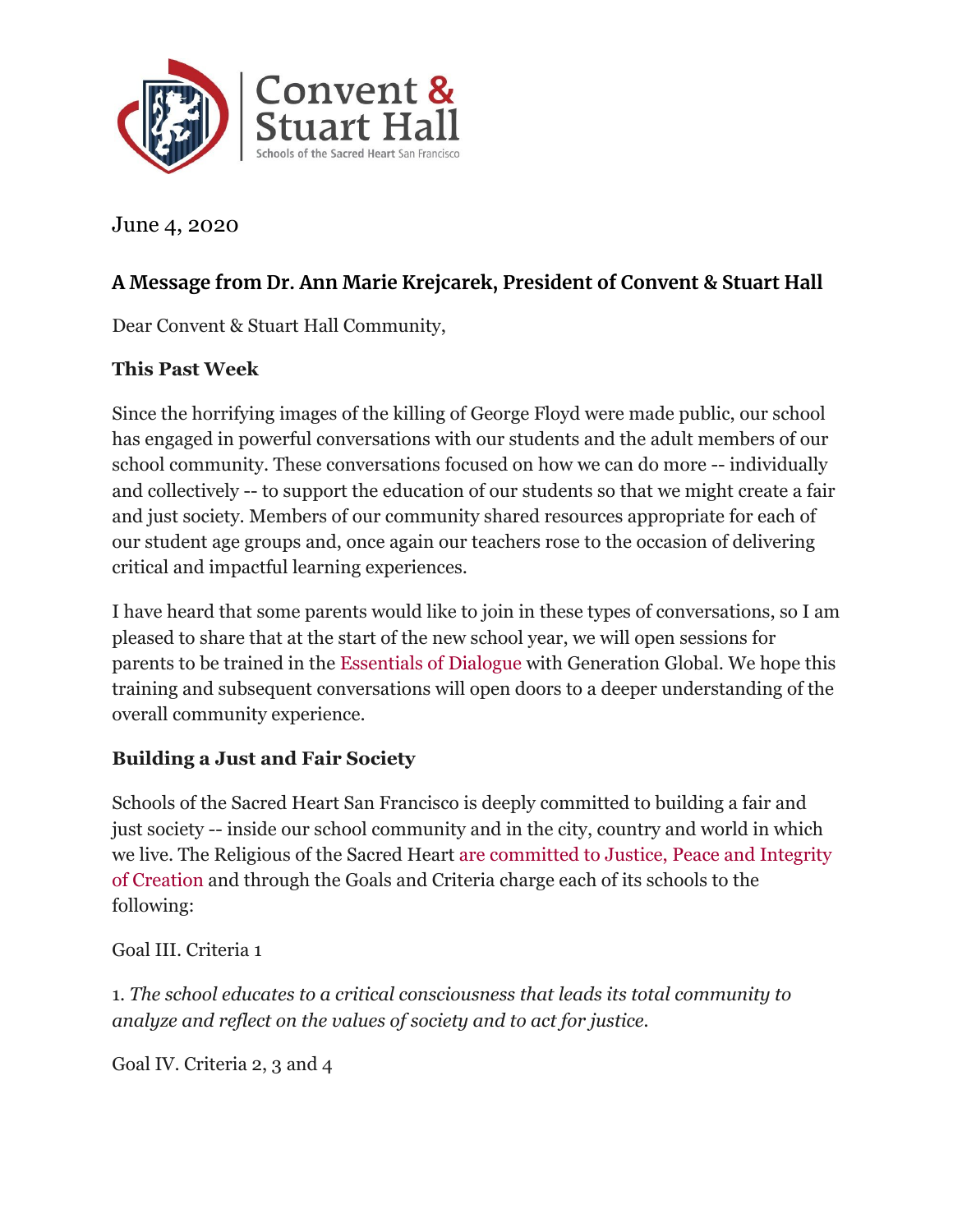2. *The school promotes a safe and welcoming environment in which each person is valued, cared for and respected.*

3. *Adult members of the school model and teach skills needed to build community and practice clear, direct and open communication.*

4. *The school has programs that teach the principles of nonviolence, conflict resolution and peacemaking.*

Additionally, Convent & Stuart Hall's Strategic Plan identifies and is delivering on initiatives that engage these charges from the Society in the lives of our students and community.

As you've read in previous communications, over the last two years, the school has engaged [Generation Global](https://institute.global/advisory/essentials-dialogue) to train our community - students, faculty and staff-- in the skills of dialogue. A critical aspect of this training is to provide space for each voice and each perspective, withholding the tenets of debate and declaration, so that we might deeply listen to one another.

We have identified a week each year (*Cor Unum* Week) where we focus on building skills and joining in dialogue around a topic that prepares us to engage with the challenging issues that are so in evidence to us in the killing of George Floyd.

This past April, we forged ahead (in a virtual environment) with our second annual *Cor Unum* week and hosted Dr. Jerry Kang who is Vice Chancellor at UCLA for Equity, Diversity and Inclusion. Dr. Kang offered a presentation to our entire community on implicit bias, and we spent the week working with the topic of bias, using the dialogue skills we had been trained in by Generation Global. If you did not get a chance to view Dr. Kang's presentations, they are available to our internal community and we encourage you to request the link and password via [this form.](https://www.sacredsf.org/forms/corunum-presentations) I encourage you to take the time to view Dr. Kang's presentations.

Together we can make a difference, and in fact we are called to do so as members of the global Sacred Heart community. The Society has called us to raise our voices against injustice and the sin of racism. Respecting the dignity and sacredness of all God's creation, we believe that black lives matter.

Sincerely, Ann Marie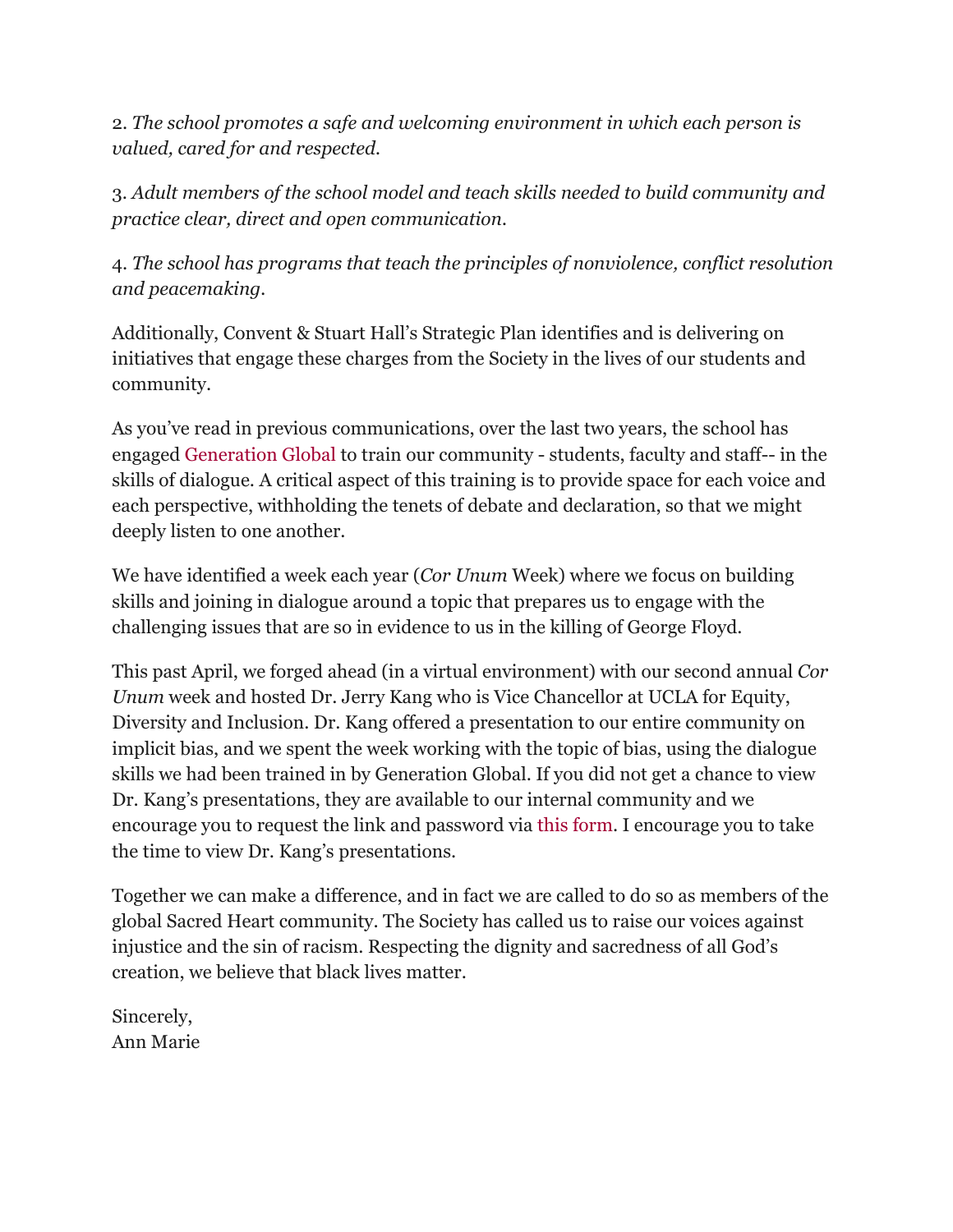### **A Message from Angela Taylor, Head of Convent Elementary**

Dear Convent Elementary Families,

This is not how I envisioned my last official Thursday Notes of the 2019–20 school year going. I had planned to offer my sincerest gratitude and appreciation for being able to partner with so many talented colleagues and families over the 20 years I have worked at Convent & Stuart Hall. I had wanted to talk about how much this school has meant to my professional growth and how I would not be the leader I am today without the mentorship of Gerry Grossman, Jaime Dominguez and Ann Marie Krejcarek. This bittersweet moment of transition was supposed to be a normal one. But, it is not. We are living in a time that is anything but normal. Against the backdrop of a worldwide pandemic, our nation is literally erupting with collective pain, frustration and rage.

I have been grappling for the last two weeks with how best to respond to this most recent lynching of an unarmed black man at the hands of a police officer. Watching the video of George Floyd's last moments on this earth impacted me at a cellular level. He could have easily been my husband, my cousin, my nephew or even me. For me, this is not an intellectual exercise.

As a black woman working in a predominantly white, independent school, I have been grappling with how to grieve, how to varnish my anger, how to lead and how not to allow myself to slip into despair. Aside from my deep faith, the only thing that is keeping me bolstered is that in my role as an educator, I get to touch the future through every teacher and student I impact.

Citizens across this country are protesting not only the death of George Floyd but police killings of black and brown men over the course of centuries and it is young people who are taking the lead. When you chose to send your child to a Sacred Heart school, you were not only joining the Convent & Stuart Hall community here in San Francisco, you were also immediately in community with a global network of schools. I was heartened with the swift and unequivocal condemnation and solidarity statement put out by the Society of the Sacred Heart:

*"The Society of the Sacred Heart in the United States and Canada strongly condemns the gross violation of human dignity that we, along with millions of others, witnessed in the video of George Floyd's last minutes. We are outraged at yet another killing of*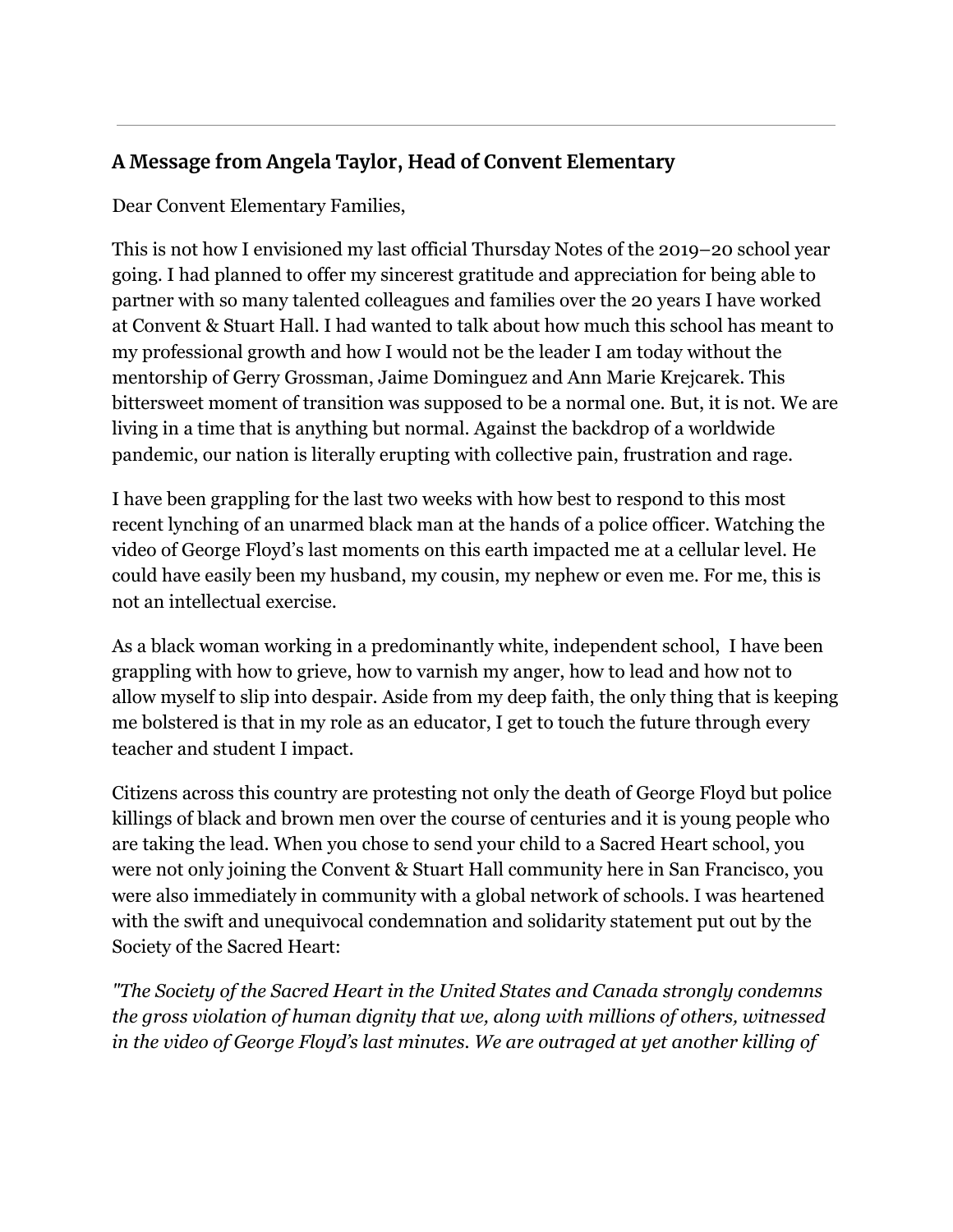*an unarmed African-American man, and stand in solidarity with all people of color who are at risk of violence in our country.*

*We also call for a quick and fair legal process to ensure accountability and justice. Each of us is created in the image of God, brothers and sisters, united and equal in God's eyes. The reality is that people of color in the United States are living every day with what all of us watched in the George Floyd video. We pledge to raise our voice in opposition to acts of racial discrimination and to fight tirelessly against the sin of racism.*

*We stand with the U.S. bishops' pastoral, Open Wide Our Hearts, in calling for a "genuine conversion of heart, a conversion that will compel change, and the reform of our institutions and society."*

How do we live up to this very high bar set by the sisters? How do we lean into our promise of nurturing the transformational leaders of tomorrow? These are difficult questions that many believe they have the answers to, but I would caution that instead of debating if we have done enough to date (because resoundingly I can say no school, no organization and no government body has), I think the focus needs to be on moving forward together. Moving forward in a way that makes space for all voices to shape the path and then diligently working shoulder to shoulder to build a better nation with justice for all.

Convent & Stuart Hall will always have a special place in my heart. I wish I could say goodbye to all of you in person but know that I am sending you virtual hugs! Have a safe and relaxing summer break.

Be well. Angela

## **A Message from Kevin Brenner, Head of Stuart Hall for Boys**

Dear Stuart Hall for Boys Families,

It's hard to believe we're wrapping up our last full week of this academic year. It's also difficult to wrap my mind around all that is happening around the world and in our country at this time. I start by sharing the incredible hope I have in our students as children of the Sacred Heart. As I shared with our graduating 8th graders this week, our students are equipped and empowered to love and transform. I see this happening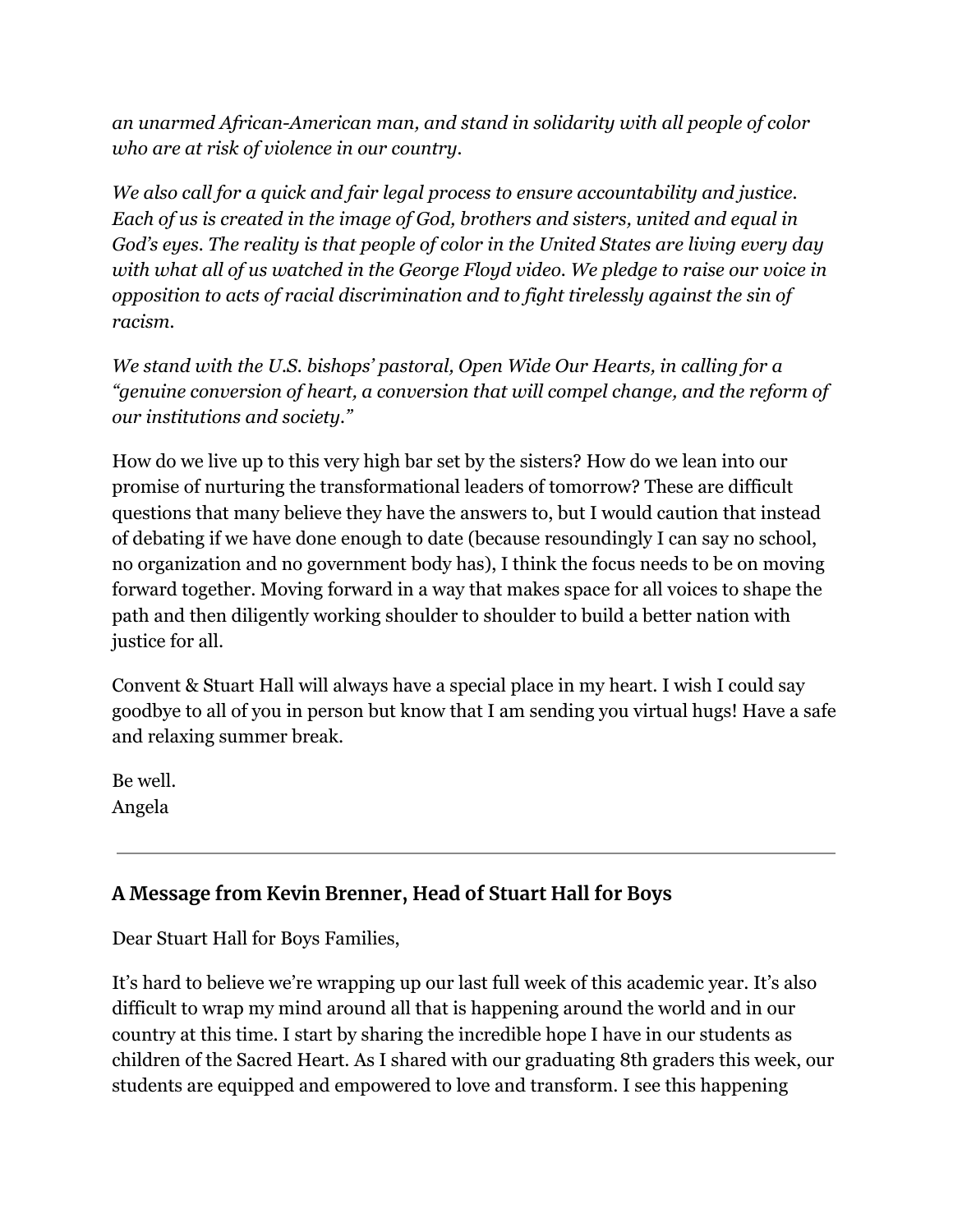throughout the Stuart Hall for Boys student body, from students writing poems and letters demanding action to seven-year-olds articulating with great confidence and awareness the truth that all humans are equal and should be treated as such. I am grateful for our children and that they are learning life lessons in this Sacred Heart community.

These are incredibly trying times. The continued presence of institutional racism and as a result, the suffering people of color face in the United States, is tragic and unacceptable. I agree wholeheartedly with the Religious of the Sacred Heart who wrote in their May 29, 2020 Statement on Racism: "The reality is that people of color in the United States are living every day with what all of us watched in the George Floyd video. We pledge to raise our voice in opposition to acts of racial discrimination and to fight tirelessly against the sin of racism." I pray that out of this devastation we will emerge steps closer to each other as individuals and as a society, accepting the truth that we are all equal. As called out in the strategic plan and articulated in the context of our *Cor Unum* work, we work continuously "to develop structures for input and communication that support the full membership of each member of the school community" (from the current Strategic Plan "Looking Forward with 2020 Vision").

As we journey together through the remaining days of the 2019–20 academic year, please pay close attention to information regarding dropping off and picking up items from campus. This will take place next Wednesday, Thursday and Friday. The assigned schedule and details regarding this process are included in the K–8 All School Notes below. We will send summer checklists for Gr. K–4 and 5–8 in mid-June. Lastly, thank you for the warm welcome you extended to my family and me this year. I am grateful for the opportunity to be part of this community and look forward to the important work we will do together moving forward.

Kind regards, Kevin

### **A Message from Rachel Simpson, Head of Convent High School**

To conclude the school year on Tuesday and in light of recent events, it was important to make ample space on Tuesday for prayer, for reflection, for dialogue and for the setting of intentions as we make the transition into summer. Echoing Ann Marie's message, we are most aware at this time of the charge of Goal 3 of the Goals & Criteria of a Sacred Heart Education: educating our students to a social awareness that impels to action.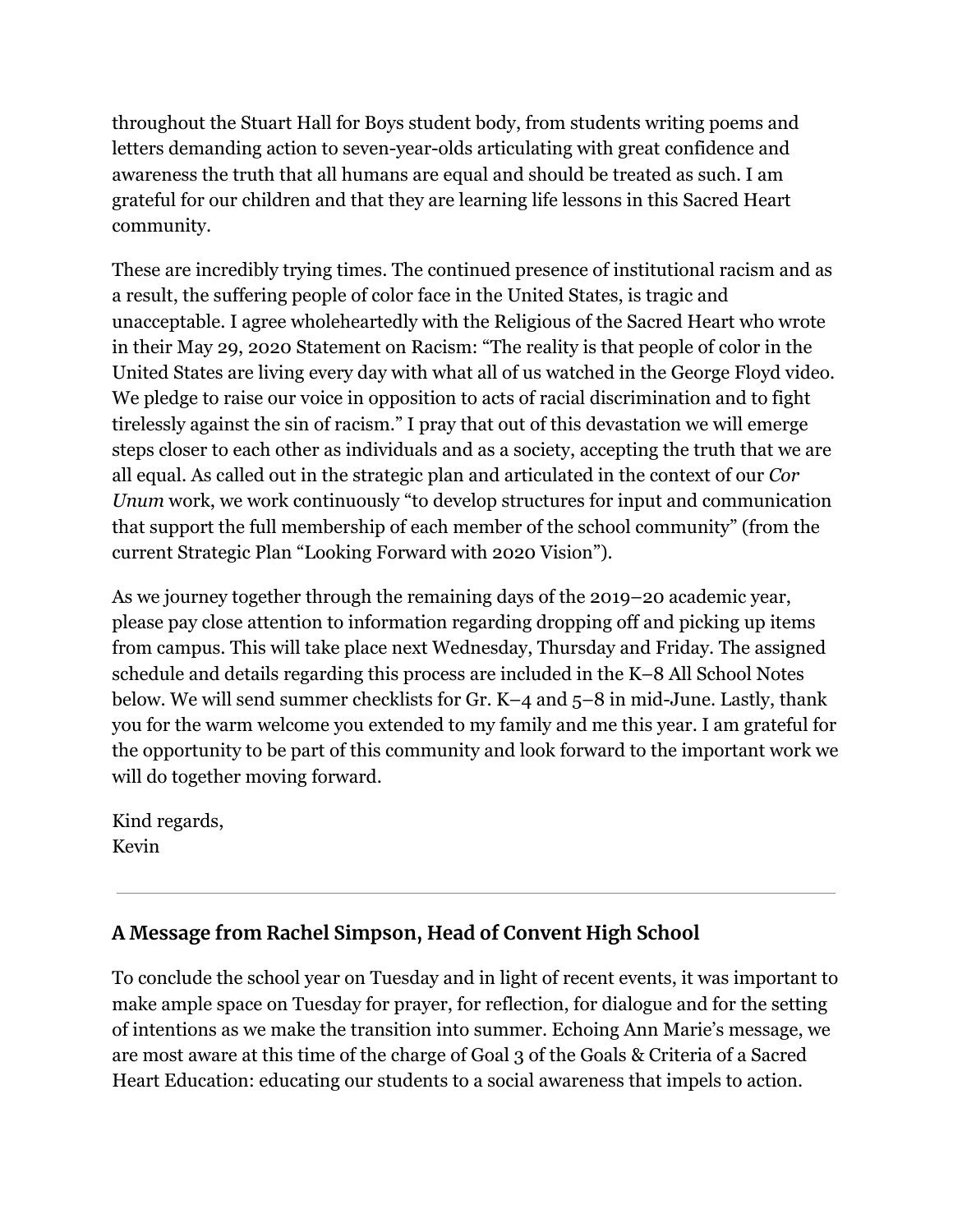Recognizing also on Tuesday the Sacred Heart tradition of "Prize Day," we hosted a Prize Day Zoom, complete with flower crowns (mostly virtual backgrounds, but some homemade!) and recognition of student achievement in academics and in service. The Prize Day assembly also included time for more intentions for the great suffering going on in our country.

Tuesday's closing event was a virtual prayer vigil for our students at 8 p.m. that evening, intentionally coinciding with the time of the city-wide curfew. While there was music, and there were words and intentions, there was also a great deal of shared silence. Thank you to Mr. Farrell for hosting the evening vigil.

With the Society of the Sacred Heart's foundational mission in mind, we believe that our students will be a transformative force for good, and we recognize the ongoing work we must undertake in order to meet our commitment to Goal 3.

Some last business before we sign off from Thursday Notes for the summer:

- On Wednesday, June 10 through Friday, June 12 between 9 a.m. and 4 p.m., we will be inviting students to drop off school material (library books, sports uniforms, etc) and pick up any student belongings left behind.
- Seniors: Please return all borrowed materials at this time.
- Please continue to read Dr. Krejcarek's updates on plans and preparations for the new school year.
- Look for our summer checklist in your email in-box toward the middle of the month. Summer information will include updates on summer assignments, and on course schedules and course materials for next year, including necessary health forms and information for new school year entry.

# **A Message from Tony Farrell, Head of Stuart Hall High School**

It was with heavy hearts and troubled minds that we convened our student body for our final assembly on Tuesday. It was important to make ample space on Tuesday for prayer, for reflection, for dialogue and for the setting of intentions as we make the transition into summer. Tradition recognizes the event as "Prize Day"... and we included prize elements with warm acknowledgements and accolades of achievements. We focused also on offering intentions for the great suffering going on in our country while referencing Friday's [statement from our province](https://drive.google.com/file/d/1nm0-3M7dSV8G2c6JWpceT2jWdepOf3u5/view?usp=sharing). Echoing Ann Marie's message, we are